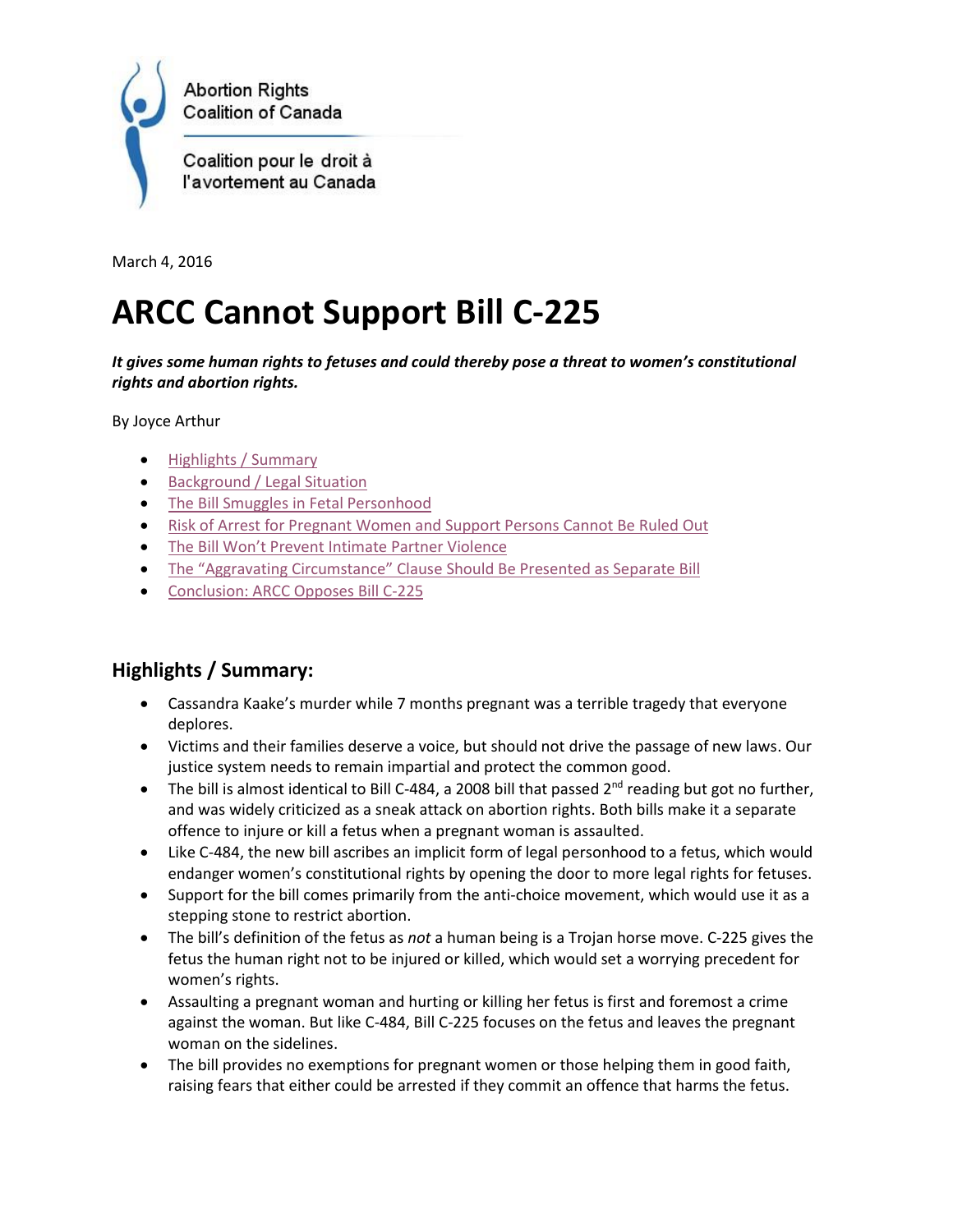- The bill won't prevent intimate partner violence or other violence against women. We need to enforce existing laws and provide more funding for shelters and other resources to help vulnerable women.
- The best way to protect fetuses is to directly protect pregnant women by upholding their constitutional rights, and ensuring they have the necessary supports and resources for good pregnancy outcomes.
- An aggravating circumstance clause for pregnancy is not necessary because judges already have discretion to impose harsher sentences.
- However, if it might help give some redress and comfort to victims and their families, ARCC would be willing to support an aggravating circumstances clause, but it must be separated from C-225 and presented as a standalone bill.
- ARCC opposes Bill C-225.

# <span id="page-1-0"></span>**Background / Legal Situation**

What happened to Cassandra Kaake was [a horrific tragedy.](http://news.nationalpost.com/news/canada/life-is-life-father-of-unborn-child-killed-with-pregnant-mother-wants-new-law-for-murder-charges) Cassie was 7 months pregnant at the time of her murder in 2014, and her choice to have a much-wanted baby, who she had named Molly, was brutally taken away by her killer. All of us who support a woman's right to choose are truly saddened when we hear of terrible events like these.

The accused killer was charged with first degree murder (among other counts), which is the maximum charge possible under [current Canadian law,](http://laws-lois.justice.gc.ca/eng/acts/C-46/section-231.html) carrying an automatic sentence of 25 years in prison before the possibility of parole. He is still awaiting trial but began his pre-trial on January 28, 2016.

Some months after Cassie's murder in December 2014, her grieving partner and family and friends began a campaign to have her fetus recognized in law as a separate victim of crime, because they felt that Molly's death was being unjustly ignored. The result is Bill C-225, introduced on February 23 by Conservative anti-choice MP Cathay Wagantall (Yorkton-Melville). It creates separate offences for injuring or killing a fetus while committing an offence against a pregnant woman.

The bill is nearly identical to a previous failed bill from 2007/8 (C-484), also from a Conservative antichoice MP. Both bills are/wer[e strongly promoted](https://www.weneedalaw.ca/blog/573-cassie-molly-s-law-is-on-the-table) by the [anti-choice movement](https://www.saskprolife.com/home/news/218/news-release-bill-c-225-protection-of-pregnant-women-and-their-preborn-children-act-) and [supporters.](http://run-with-life.blogspot.ca/2016/02/cassie-and-mollys-law.html) If passed, C-225 would likely be used as a stepping stone to restrict abortion, as it gives some legal recognition to fetuses as persons. In Canada, the anti-choice movement has frequently tried to obtain fetal rights via [45 past bills and motions](http://www.arcc-cdac.ca/presentations/anti-bills.html) they've introduced since 1987, most of which would have granted legal status to fetuses, including by re-criminalizing abortion.

At the time of C-484, ARCC pointed out [problems and concerns](http://www.arcc-cdac.ca/action/unborn-victims-act.htm) with the bill, and we fought the bill as a threat to abortion rights and even pregnant women's rights. Because little has changed with C-225, neither have our main conclusions about the similar dangers it poses. Why didn't the authors of the present bill learn from the previous bill? Why didn't they consult ARCC or any of the over 100 groups [opposed to C-484?](http://www.arcc-cdac.ca/action/open-statement.html)

Families of crime victims deserve sympathy and support, and their voices should be heard. But we can't let the passage of laws or administration of justice be driven by the grief and anger of victims or their families, as that could result in impacts that harm the greater good and an escalation of injustice. The role of the criminal justice system is to keep public order and protect human rights for the benefit of all, and to do so impartially to ensure fair treatment of the accused. As stated in a[n October 27, 2013](http://www.thestar.com/opinion/commentary/2013/10/27/conservative_victims_bill_of_rights_smacks_of_medieval_justice.html)  [opinion piece in the Toronto Star:](http://www.thestar.com/opinion/commentary/2013/10/27/conservative_victims_bill_of_rights_smacks_of_medieval_justice.html)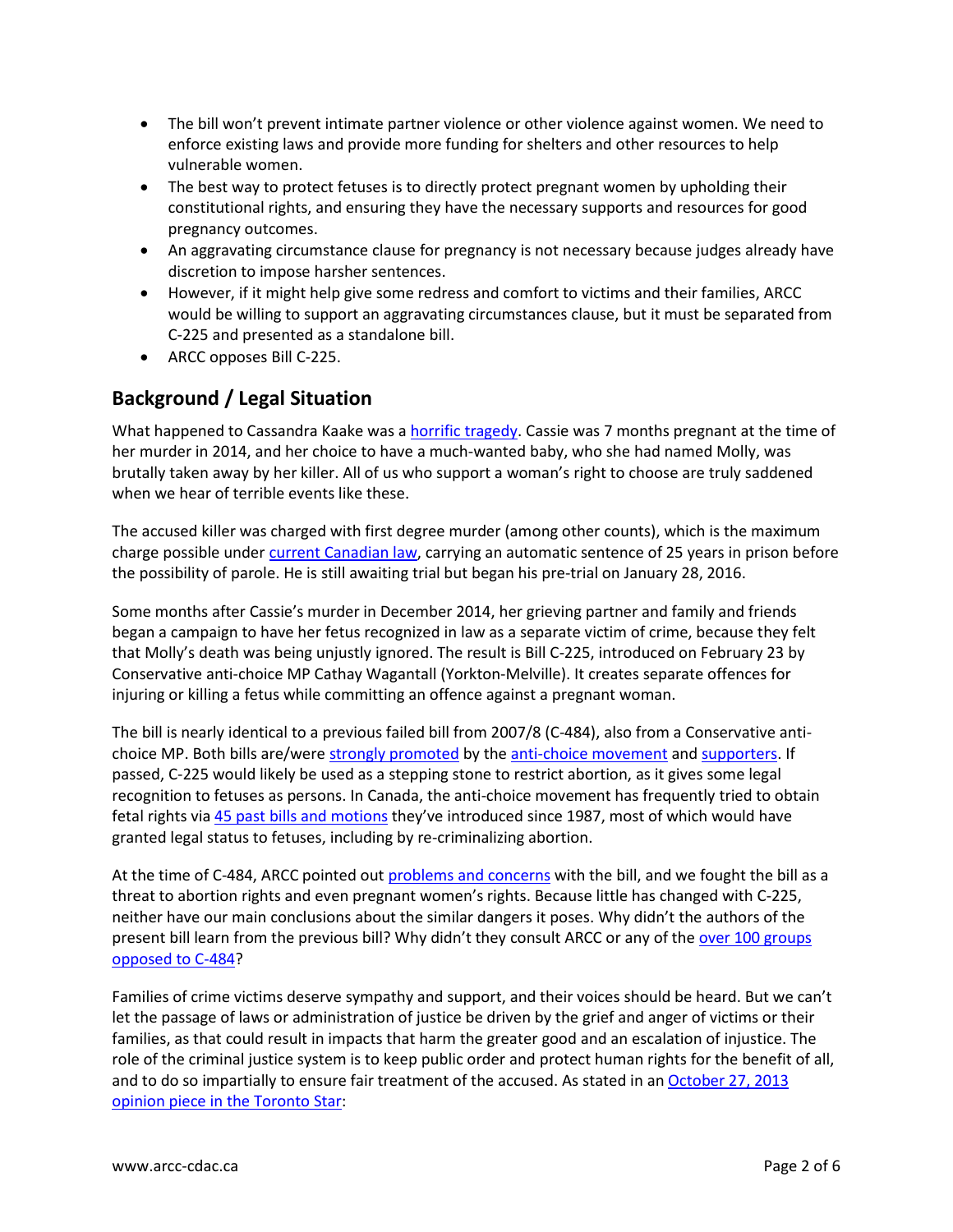"One of the greatest innovations of the criminal justice system was the realization that the wrongful injuries people inflict are primarily offences against the public moral order represented by the Queen, not just particular harms to individuals in a given situation. The notion of crime as a moral affront to be answered by a public trial rather than a private feud, and as an offence to public value rather than to private interests, divides primitive from modern justice."

In Canada today, judges already have the discretion to take into account aggravating factors such as pregnancy. Moreover, under a new 2015 law passed by the Conservatives, the [Victims Bill of Rights,](http://laws-lois.justice.gc.ca/eng/acts/C-23.7/page-1.html) Cassandra Kaake's family has the right to have their views heard and considered in the criminal justice system, and the right to request a restitution order against the offender. In addition, they could bring a civil suit against the offender for further remedy if desired.

Bill C-225 will not give Cassie's partner and family the result they seek. Adding a separate offence for injuring or killing a fetus will rarely result in any additional punishment, given Canada's use of mandatory sentences for crimes such as murder, and concurrent sentences for additional crimes. Further, because a pregnant woman and her fetus are "physically one" (as per the Supreme Court in [Dobson v. Dobson\)](https://scc-csc.lexum.com/scc-csc/scc-csc/en/item/1716/index.do), such a law carries the potential to compromise the constitutional rights of all pregnant women in favour of their fetuses. It is not possible to give rights to fetuses without taking them away from pregnant women.

# <span id="page-2-0"></span>**The Bill Smuggles in Fetal Personhood**

ARCC cannot support Bill C-225 because it tries to give legal recognition and rights to fetuses, with all the contradictions and dangers to women's constitutional rights and abortion rights that this entails.

The bill gives the fetus a right not to be injured or killed. Even though this right is activated only when a crime is committed against a pregnant woman, it's still giving a right directly to a fetus. However, assaulting a pregnant woman, whether it harms her fetus or not, is *first and foremost* a crime against the woman. Like C-484 from 2008, Bill C-225 focuses on the fetus, leaving the pregnant woman on the sidelines. In this bill, she's like a third party, her body the scene of a separate crime involving a second victim.

This sets a worrying precedent for future legal confusion. If a fetus has a right not be injured or killed in one circumstance, why not other circumstances? The bill is a gift to the anti-choice movement, one that would fire up the "abortion debate" and keep it going for years to come, with ongoing attempts to build on the existing protections for fetuses.

The bill specifically defines the fetus as *not* a human being, but this is a Trojan horse definition. The fetus is given some legal protections as a human being under the pretence that it's not a human being. In other words, the assurances that a "preborn child" is not a human being are negated by the effect the bill's new offences would have. This can only muddy the waters between fetal "rights" and women's rights, and potentially lead to violations of the latter.

Let's look at the sections of the bill that try to define a fetus as not a human being. The bill's Preamble says: "Whereas not being considered a human being under the Criminal Code does not mean that a preborn child does not deserve protection under the law." Wagantall's  $Q&A$  justifies this on the basis that animals and private property are protected under the Criminal Code even though they're not human beings (another example is dead bodies). But neither animals nor private property reside in the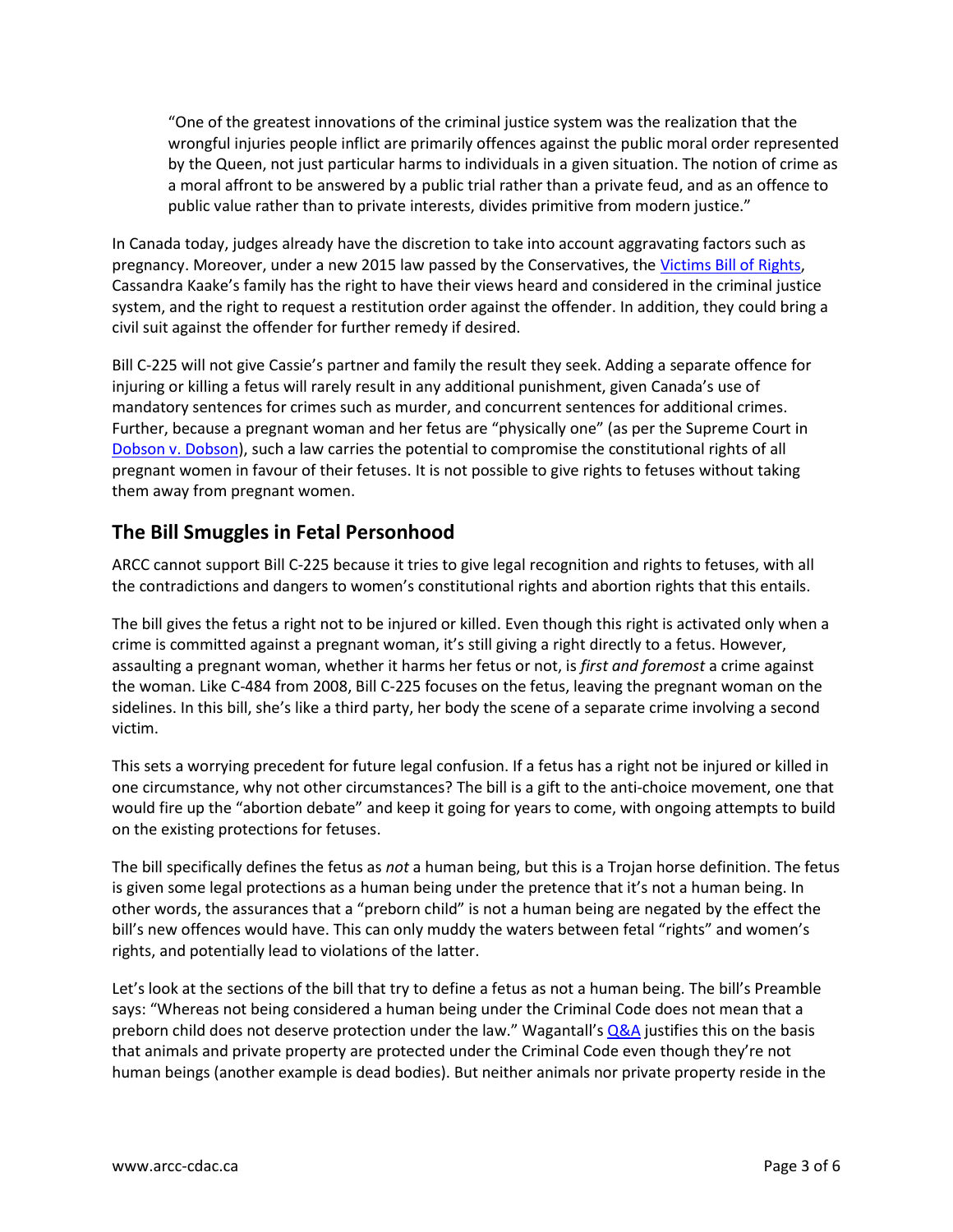uterus of a woman, who IS a human being with rights. There is simply no comparison, and these are misleading analogies.

The bill also defines a "preborn child" as: "a child … that has not yet become a human being within the meaning of section 223". This definition acknowledges the legal reality that the fetus is not a human being under the Criminal Code, but the bill wants to have it both ways. It makes the fetus a victim who can be injured or killed, and includes the new crimes under the "Offences Against the Person" section.

Further, the term "preborn child" is unprecedented in the Criminal Code, and so are the new protections for it at "any stage of development", which includes zygotes and embryos as well as fetuses. The antichoice phrase "preborn child", as well as the use of "mother" to twice refer to a pregnant woman, is factually and logically inaccurate and helps to confer personhood on the fetus. Calling human beings "preborn" is as absurd and meaningless as calling them "predead". One needs to be both born and alive to have rights and personhood. (For a detailed discussion of the similar language pitfalls with C-484, see page 4 of ARCC's 2008 rebuttal to the MP who promoted C-484, under "Epp's bill establishes fetal [personhood](http://www.arcc-cdac.ca/presentations/rebuttal-to-ken-epp.pdf)".)

Finally, Canadian courts have a track record of [refusing to grant any fetal rights](http://www.lop.parl.gc.ca/content/lop/researchpublications/prb0822-e.htm#therights) due to the conflict with women's rights. Little C-225 is butting up against a big wall of prior established precedent and won't likely make any dents in it.

#### <span id="page-3-0"></span>**Risk of Arrest for Pregnant Women and Support Persons Cannot Be Ruled Out**

About 35 states in the U.S. have laws giving legal personhood to fetuses, mostly through fetal homicide [laws](http://www.ncsl.org/research/health/fetal-homicide-state-laws.aspx) that aim to protect pregnant women from third-party attackers. In practice however, these laws have been [primarily used to arrest hundreds of pregnant women](http://advocatesforpregnantwomen.org/main/publications/articles_and_reports/executive_summary_paltrow_flavin_jhppl_article.php) for allegedly harming their fetuses even in states where the law specifically exempts pregnant women from liability:

"A prosecutor on a mission can change the law just by charging until it sticks, and hoping that the court will engage in judicial activism and allow laws that explicitly say that they won't be used against pregnant women to be used against pregnant women," explained Diaz-Tello. Indeed, [a recent study](http://rhrealitycheck.org/article/2013/01/14/new-study-reveals-impact-post-roe-v-wade-anti-abortion-measures-on-women/) by [National Advocates for Pregnant Women] Executive Director Lynn Paltrow and Jeanne Flavin, a sociology professor at Fordham University, found 413 cases in which laws intended to protect fetuses have been used to arrest, prosecute, and detain women, or to force them to submit to medical intervention. (RH Reality Check, "[Feticide Laws Advance](http://rhrealitycheck.org/article/2014/01/09/feticide-laws-advance-personhood-punish-pregnant-women/)  ['Personhood,' Punish Pregnant Women"](http://rhrealitycheck.org/article/2014/01/09/feticide-laws-advance-personhood-punish-pregnant-women/))

Although Canada and the U.S. have different legal traditions and practices, we fear that Bill C-225 could carry a similar risk. Unlike Bill C-484, it doesn't even contain exemptions for legal abortion or for "acts or omissions" by the pregnant woman or someone trying to help her in good faith. Wagantall's [Backgrounder](http://www.cathaywagantall.ca/wp-content/uploads/2016/02/Wagantall-PMB-Backgrounder-EN.doc) and [Q&A](http://www.cathaywagantall.ca/wp-content/uploads/2016/02/Wagantall-PMB-FAQ-EN.doc) claim that pregnant women and legal abortion are "by definition" excluded from being penalized or impacted by the bill, and that the bill is aimed only at third parties. However, these claims are not supported in the bill itself.

Remember that the bill creates a *separate* offence for injuring or killing a fetus while committing a crime against a pregnant woman. Could this open any possibility that she herself or a support person could be charged with an offence against her fetus, if either committed an offence against the woman or herself? What if a pregnant woman takes illegal drugs, which a police officer (say, an anti-choice one) might see as a potential injury to her fetus while committing an offence against herself? Technically, you can't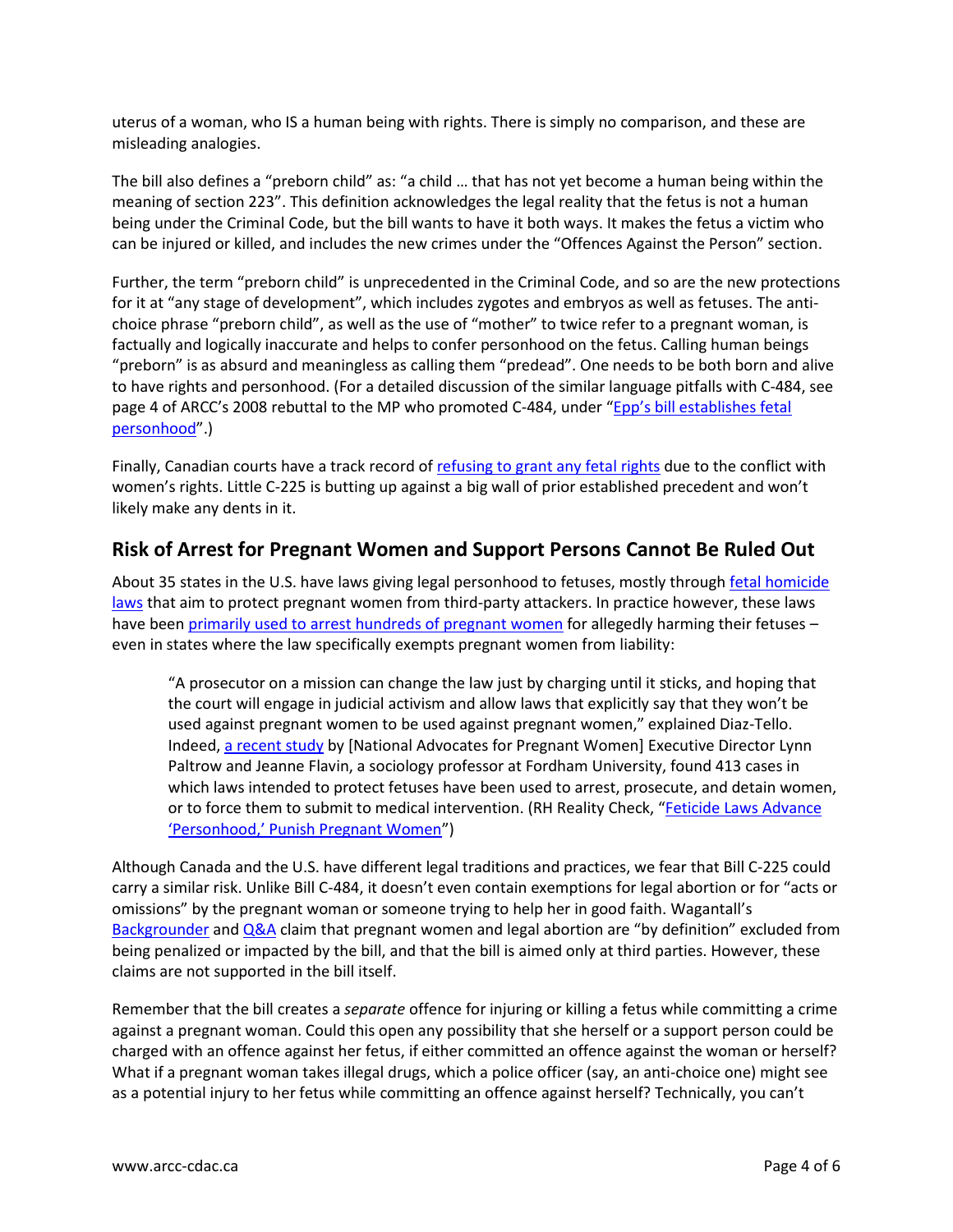commit crimes against yourself under Canadian law, but bringing fetuses into it as a separate victim might confuse matters, as it certainly has in the U.S. What about women in PEI, who have been known to [engage in self-harm](http://projects.upei.ca/cmacquarrie/trials-and-trails/) to try to induce an abortion because there's no abortion access on the Island? Partners or friends may sometimes help women do this. Could a boyfriend be arrested for killing a fetus if his girlfriend asked him to punch her stomach in an abortion attempt? Although Canada's legal system would hopefully make it unlikely that any such charges would stick (compared to the U.S.), Bill C-225 creates some uncertainty that a prosecutor or judge might need to sort out – but only *after* the woman or her support person has been arrested or prosecuted by an overzealous cop or Crown lawyer. And let's not forget that even without any legal protections for fetuses, charges have been laid in the past for their death or injury: [Sullivan and Lemay](http://www.leaf.ca/r-v-sullivan/) in 1991 and [Brenda Drummond](http://www.prochoiceactionnetwork-canada.org/prochoicepress/9697win.shtml#drummond) in 1996. Would C-225 renew or foster that risk?

Abortion is legal, but the goal of Canada's anti-choice movement is to re-criminalize it. Hopefully that will never happen, but if it did, pregnant women and doctors would then suddenly become "offenders" under this bill. Given the volatile political atmosphere around abortion, and ongoing abortion stigma and discrimination against women, we cannot support any bill that has any potential to criminalize women and providers in the future, especially since the law would be leveraged by the anti-choice movement to achieve exactly this end.

Even if the exemptions for abortion, pregnant women, and those acting in good faith were added to Bill C-225, ARCC still can't support the bill because of its implicit recognition of fetuses as persons with some rights.

## <span id="page-4-0"></span>**The Bill Won't Prevent Intimate Partner Violence**

Most pregnant women who are assaulted or killed are victims of intimate partner violence (IPV), so Cassandra Kaake's murder is an exception to the general rule. Homicide is a [leading killer](http://www.reuters.com/article/us-deaths-pregnancy-idUSTRE79P7OK20111026) of pregnant women if not th[e top cause](http://www.webmd.com/baby/news/20010320/number-1-cause-of-death-in-pregnant-women-murder) (at least in the United States), and it's well-known that IPV against women increases during pregnancy. Wagantall's **[Backgrounder](http://www.cathaywagantall.ca/wp-content/uploads/2016/02/Wagantall-PMB-Backgrounder-EN.doc) recognizes this, noting that "According to the** Canadian Perinatal Surveillance System, women abused during pregnancy were four times as likely as other abused women to report having experienced very serious violence, including being beaten up, choked, threatened with a gun/knife or sexually assaulted."

However, it's highly unlikely that Bill C-225 will have any deterrent or beneficial effect in terms of reducing IPV or other violence against pregnant women. Certainly, fetal homicide law[s in the U.S.](http://advocatesforpregnantwomen.org/whats_new/sc_womens_health_coalition_members_speak_the_truth_about_scs.php) have done nothing to protect them, and instead have targeted them for scrutiny and forced interventions, and arrests and prosecutions. Further, men who are determined to kill women are not likely to stop and rethink because of an additional offence against the fetus or an increased penalty if she is pregnant. And waiting until a pregnant woman is dead in order to obtain justice for her (or her fetus) is the wrong approach. What we need instead are resources and measures to enforce existing legislation to protect all women from violence. We need more funding for shelters, more outreach to vulnerable women, and more public awareness on the increased threat pregnant women face when living in or fleeing violent situations.

The best way to protect fetuses is to directly protect their sole caretakers – pregnant women. We can do this by upholding their full constitutional rights, and giving them the supports and resources they need for good pregnancy outcomes, including better protection from intimate partner violence.